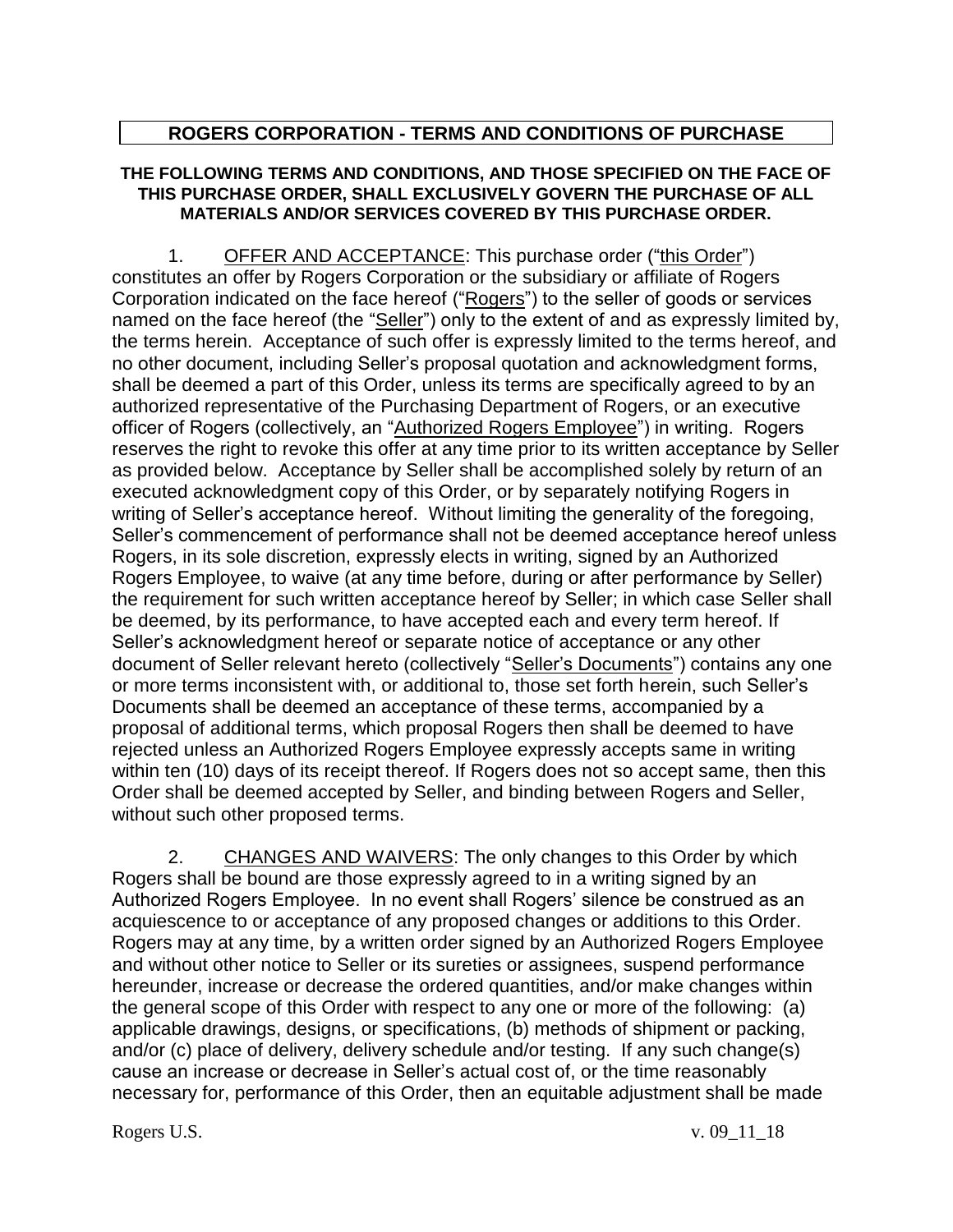in the Order price and/or delivery schedule, as the case may be. The party seeking such adjustment shall notify the other party in writing within twenty (20) days of Seller's receipt of notice of the changes, describing specifically the adjustments sought. No claim for adjustment made after such twenty (20) day period shall be valid, unless such period is extended in writing by an Authorized Rogers Employee or a duly authorized employee of the Seller. Nothing in this clause (including, without limitation, any pending disagreement regarding adjustments for such changes) shall excuse Seller from proceeding, immediately upon receipt of such changes, with the Order as changed or amended. No right or privilege of a party to this Order may be waived or modified, except in writing by a duly authorized officer of such party. A party's failure to insist upon performance of any term or condition hereof, or to exercise any right or privilege hereunder, or any waiver thereof, shall not be deemed a waiver of any other term, condition, right or privilege contained in this Order or any other purchase order; nor shall be construed as a continuing waiver thereof.

3. PRICE AND STATED TERMS: Seller shall sell to Rogers the goods or services shown on the face of this Order at the prices and terms specified. Seller warrants that the prices and terms set forth herein are no less favorable than those currently extended to any other customer for the same or like goods or services in equal or lesser quantities. Otherwise, or if Seller reduces its price for such goods or services or makes changes in terms favorable to purchasers at any time during the term of this Order, Seller agrees immediately to reduce accordingly the prices hereof and/or change the terms herein favorably to Rogers for any goods or services not yet delivered. Prices stated in this Order are inclusive of all charges for packing, containers, insurance and transportation, except as otherwise specifically provided on the face hereof. Prices offered and accepted are in U.S. Dollars and are not subject to escalation for any reason except by mutual consent in writing signed by an Authorized Rogers Employee and a duly authorized officer of Seller.

4. TAXES: Except as otherwise expressly provided herein or as required by Laws and Regulations (as defined in paragraph 12), the Seller agrees to pay any federal, state or local tax, including sales or use taxes, which may be imposed upon the goods and/or services ordered herein. All of the taxes applicable to Rogers and paid by Seller must be included and shown separately on its invoice to Rogers.

5. INVOICES: Invoices shall be submitted in duplicate and shall contain the following information: Purchase order number, item number, description of item, quantities, unit price, extended totals, and Seller's packing slip number, in addition to any other information specified elsewhere herein. Bills of lading, express receipts, or other proof of delivery shall be furnished upon request. Payment of Seller's invoice shall not constitute acceptance of the goods or services, and shall be subject to adjustment for errors, shortages, hidden or obvious defects, or any failure of Seller to meet the requirements of this Order. Upon notice to Seller, Rogers may at any time withhold, deduct or set off from any part of the price due hereunder all or any portion of the damages (including, without limitation, consequential damages) resulting from any breach of a term or condition hereof, and/or any amount owed to Rogers by Seller or any of its affiliates, whether or not arising out of or related to the transaction which is

Rogers U.S. v. 09\_11\_18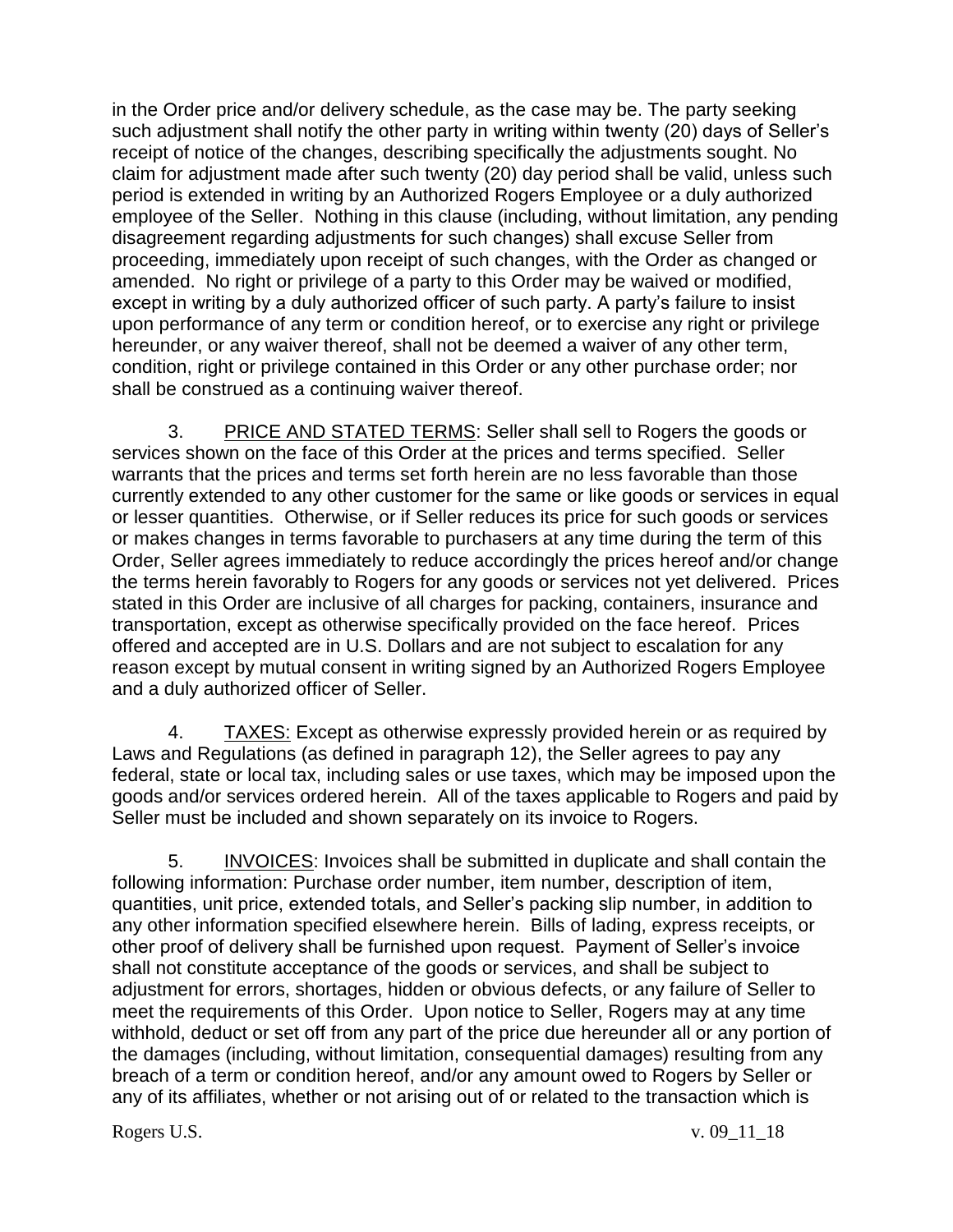the subject of this Order. Rogers shall issue payment net forty-five (45) calendar days from due date, or from actual delivery date of goods or completion of services, whichever is later.

6. OVER SHIPMENTS: Rogers will pay only for maximum quantities ordered. Over shipments will be held at Seller's risk and expense for a reasonable time awaiting shipping instructions. Return shipping and insurance charges for over shipped quantities will be at the Seller's expense.

7. PACKING AND SHIPMENT: Unless otherwise specified, all goods shall be packed, packaged, marked and otherwise prepared for shipment in a manner which is: (i) in accordance with good commercial practice, (ii) acceptable in common carriers for shipment at the lowest applicable rate and in accordance with Laws and Regulations, and (iii) adequate to insure safe arrival of the goods at the named destination. Seller shall mark all containers with necessary lifting, handling and shipping information, the purchase order number for this Order and the date of shipment. An itemized packing slip shall accompany each shipment. Failure to provide packing slips may result in excusable delay in processing Seller's invoices; furthermore, in any such case, Rogers' count shall be accepted as conclusive. For purposes of calculating early payment, cash or similar discounts, the period for payment shall be computed either from the date of delivery and acceptance of the goods ordered, or the date of receipt of correct and proper invoices, prepared in accordance with the terms of this Order, whichever date is later, until the date of Rogers' payment to Seller.

8. INSPECTION and ACCEPTANCE: (a) All goods and services purchased hereunder shall be subject to inspection and test by Rogers to the extent practicable at all places and times, including the period of manufacture, and in any event, prior to final acceptance at destination. If inspection or test is made by Rogers at Seller's premises, Seller without additional charge shall provide all reasonable facilities and assistance for the safety and convenience of Rogers's inspections. No inspection or test made prior to the final inspection and acceptance at destination shall relieve the Seller from responsibility for defects or other failure to meet the requirements of this Order.

(b) In case any goods or services are defective in material or workmanship, or otherwise not in conformity with the requirements of this Order, Rogers shall have the right to reject them without correction, require their correction, accept them with an adjustment in price, or return them to Seller for full credit. Any item which has been rejected or required to be corrected shall be replaced or corrected by and at the expense of Seller promptly after notice. If, after Rogers' request, Seller fails to promptly replace or correct any defective item within the delivery schedule, Rogers may (i) replace or correct such item and charge to the Seller the cost occasioned thereby, (ii) without further notice terminate this Order for default in accordance with the clause hereof entitled "Termination for Default," or (iii) require an appropriate reduction in price.

(c) Notwithstanding any prior inspections or payments (partial or in full) hereunder, all goods shall be subject to final inspection at Rogers's plant (or other destination designated by Rogers) within a reasonable time after delivery. Seller shall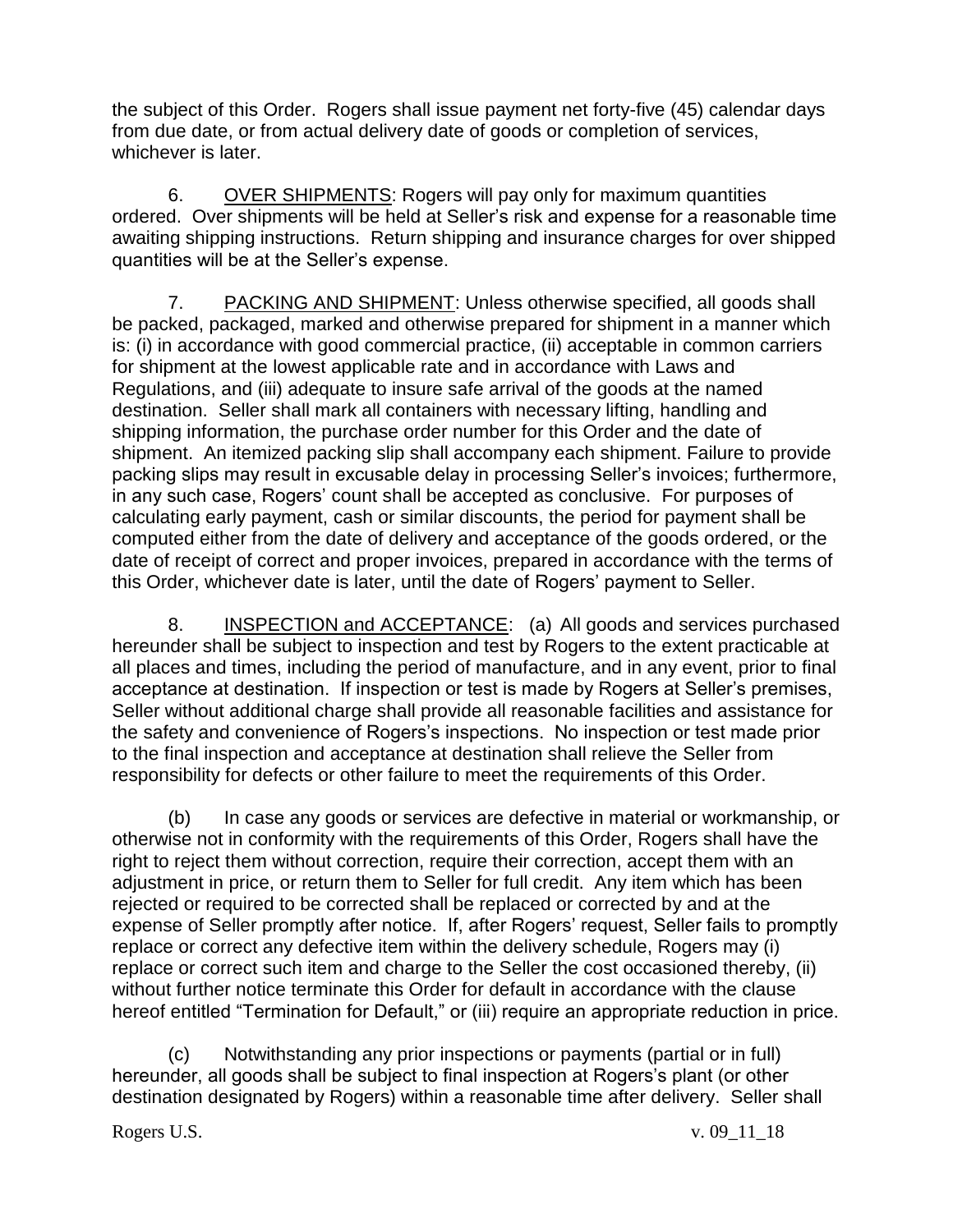provide and maintain an inspection system which is acceptable to Rogers. Records of all inspection work shall be kept complete and available to Rogers during the performance of this Order and for such further period as Rogers may determine.

9. DELIVERY: Unless otherwise specifically provided on the face of this Order or otherwise agreed to in writing by Rogers, ordered goods shall be delivered to Rogers' designated address. Time is of the essence of this Order, and if delivery of goods or rendering of services is not completed by the time promised, Rogers reserves the right, without liability in addition to its other rights and remedies, to terminate this Order by notice effective when received by Seller as to goods not yet received or services not yet rendered.

10. WARRANTY: In addition to any warranty implied by fact or law, Seller expressly hereby warrants for twelve (12) months from acceptance (or such longer time as Seller otherwise may have offered or provided) that all goods or services to be delivered or performed hereunder shall be free from defects in workmanship, material and manufacture, shall comply strictly with the requirements of this Order, including any drawings or specifications incorporated herein or samples furnished by Rogers or Seller, and, where design is partially or wholly Seller's responsibility, shall be free from defects in design. Seller further warrants that the goods and/or services ordered hereunder shall be merchantable and shall be fit, suitable and sufficient for the purpose for which intended, that it has the right to convey same to Rogers, and that such goods or services are free of all liens and encumbrances. Seller further warrants that, with regards to any services provided hereunder, (a) Seller has the required skill, experience and qualifications to perform the services, (b) that they will be performed in a professional and workmanlike manner in accordance with best industry standards for similar services; and (c) sufficient resources will be allocated by Seller to ensure that the services are performed in a timely and reliable manner. In addition to other rights Rogers may have, if goods and/or services pursuant to this Order are found within one year after acceptance not to be as warranted, Rogers may return same to Seller, at Seller's expense, for correction, repair, replacement, credit or refund, as Rogers shall elect in writing. Any goods or services corrected or furnished by Seller in replacement of the same shall also be subject to all the provisions of this Order and entitled to warranties to the same extent as the goods and/or services initially furnished hereunder, starting from the date or correction, repair or replacement. All warranties hereunder shall survive inspections, tests, acceptance of and payment by Rogers. All warranties hereunder shall run to Rogers and to its successors, assigns, and direct or indirect customers. All remedies under this Order shall be cumulative and not alternative.

11. **INTELLECTUAL PROPERTY INDEMNIFICATION:** Seller represents and warrants to Rogers that no use or sale of any item to be delivered hereunder, alone or in any combination recommended or specified by Seller, and no service supplied or work performed hereunder by Seller, its agents, employees or representatives, will infringe any U.S. or foreign patent, copyright, trademark, service mark or other intellectual property. Seller agrees to indemnify and hold Rogers and its customers

Rogers U.S. v. 09\_11\_18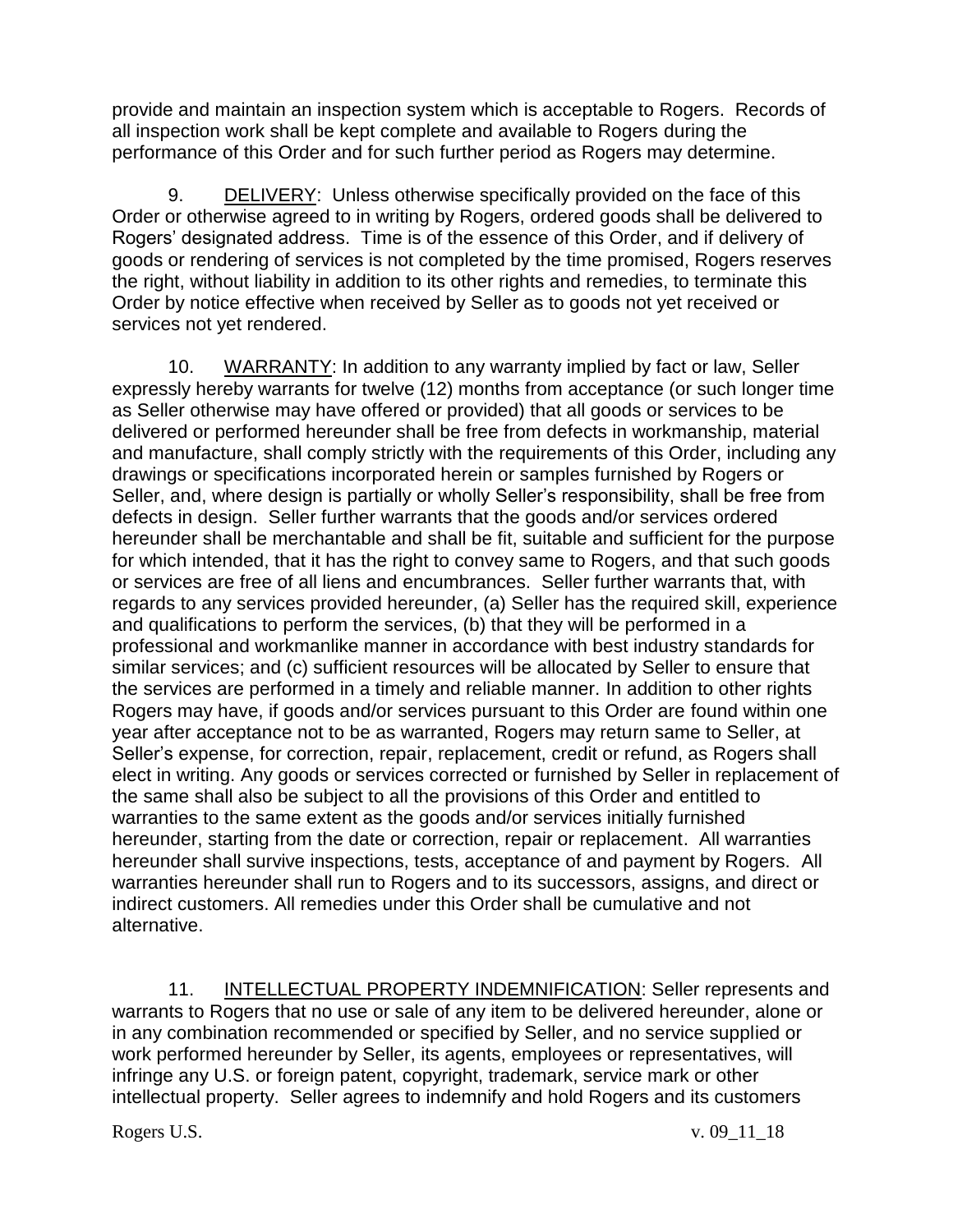harmless from and against any and all costs, damages, and expenses (including without limitation prompt reimbursement of legal fees and expenses, expended or incurred by Rogers to defend itself therefrom or otherwise as a consequence thereof) and all judgments and decrees resulting from any actual or alleged infringements or contributory infringement of any U.S. or foreign patent, copyright, trademark, service mark or other intellectual property by such use or sale of any such item or by any services supplied or work performed hereunder by Seller, its agents, employees or representatives.

12. COMPLIANCE MATTERS AND OTHER INDEMNIFICATION: (a) To the extent that the Seller's agents, employees, representatives or subcontractors enter upon Rogers's premises, Seller agrees to indemnify and save harmless Rogers of and from any and all loss, claim, damages, liability, cost, expense (including legal fees and expenses), and any cause of action whatsoever, arising out of or in connection with any act or omission of Seller, its agents, employees, representatives or subcontractors. Seller shall maintain and provide proof to Rogers, as requested, of General Liability Insurance and Worker's Compensation Insurance. Seller warrants that all goods or services to be furnished pursuant to this Order shall comply with, and have been produced or rendered in compliance with all applicable laws and regulations, including the standards established pursuant to, the Occupational Safety and Health Act of 1970, as such Act and standards exist at the times of shipment, delivery or furnishing of such goods or services, as well as, to the fullest extent applicable at the time, the Fair Labor Standards Act, and all other applicable state, federal and local laws, rules and regulations ("Laws and Regulations"); and Seller hereby agrees to indemnify Rogers and hold Rogers harmless from any violation thereof. All Seller's agents, employees, representatives or subcontractors, upon entrance to Rogers premises, will abide by and be in compliance with Rogers's Safety & Security policies.

(b) To the extent not exempt, Rogers and Seller shall abide by the requirements of 41 CFR §§ 60-1.4(a), 60-300.5(a) and 60-741.5(a). These regulations prohibit discrimination against qualified individuals based on their status as protected veterans or individuals with disabilities and prohibit discrimination against all individuals based on their race, color, religion, sex, or national origin. Moreover, these regulations require that covered prime contractors and subcontractors take affirmative action to employ and advance in employment individuals without regard to race, color, religion, sex, national origin, protected veteran status or disability.

(c) ISO 9001 compliance is an expectation of Rogers' suppliers of materials, parts and services that directly impact product quality. As part of ongoing supplier development, we encourage our suppliers to pursue IATF 16949 compliance.

(d) Supplier warrants that it is fully aware of the content of Rogers Code of Business Ethics (available at <http://www.rogerscorp.com/corporate-responsibility/index.aspx> ) and undertakes to apply the principles set out therein, or substantially similar principles as set forth in its own code of business ethics, with respect to the performance of this Agreement. Supplier recognizes that violation of such principles will be considered as a material breach of contract.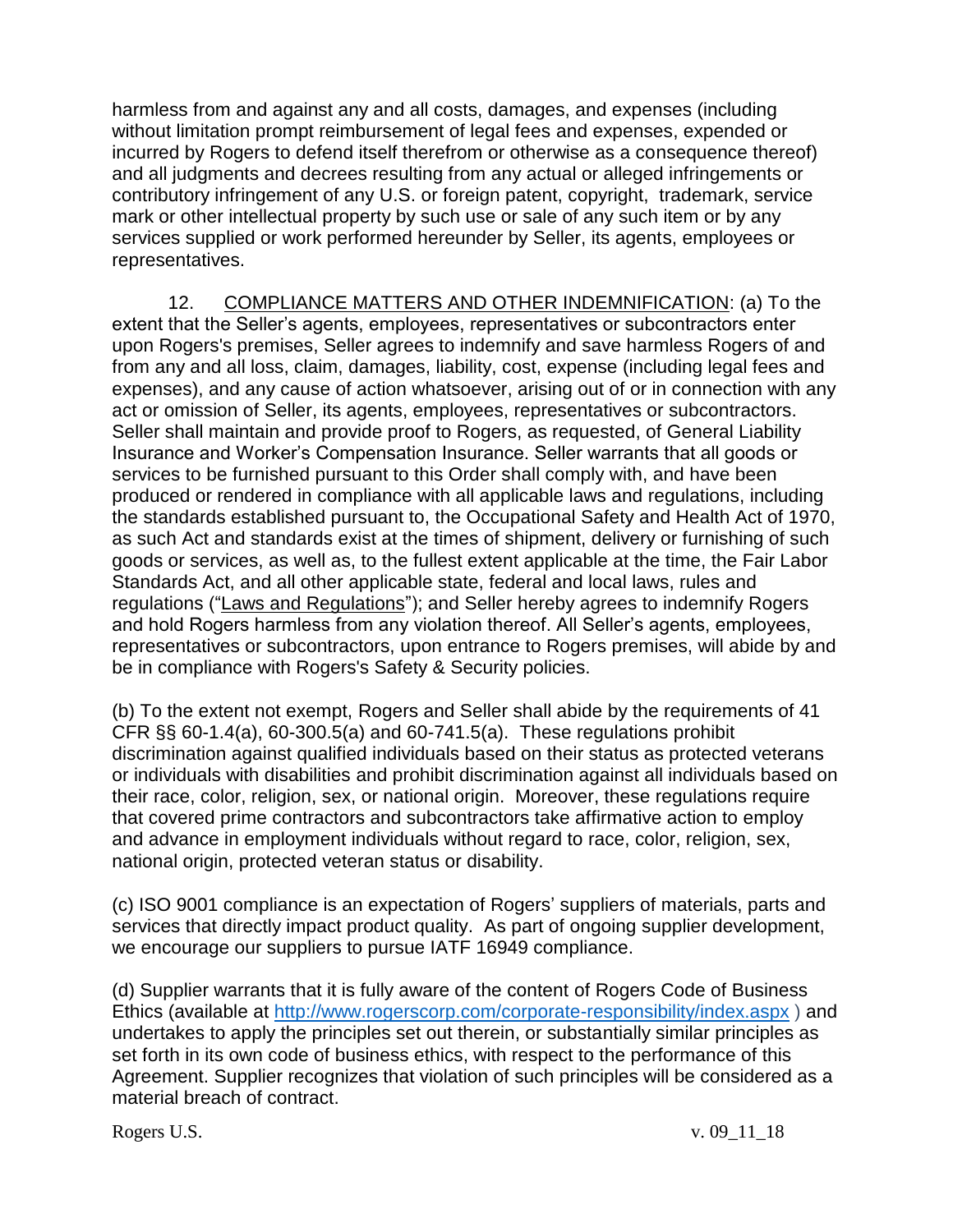(e) Seller agrees to permit Rogers employees, its agents or its customers to audit compliance with this these terms, including this Section 12. Seller shall provide full cooperation with said audit, including providing documentary support.

13. CONSTRUCTION: The terms, provisions, and conditions of this Order and all matters arising out of the execution, construction, interpretation or breach thereof, are to be governed by the laws of Connecticut, except for the conflicts of laws provisions thereof. In the event that notwithstanding the foregoing choice of law a court shall determine that the United Nations Convention on Contracts for the International Sale of Goods ("UN CISG") applies to transactions subject to these terms and conditions, provisions hereof that conflict with the UN CISG shall control.

14. TERMINATION: Rogers reserves the right to terminate this Order at its convenience. Immediately upon notice thereof, Seller immediately shall stop all work and observe any instructions from Rogers as to work in process, and Rogers shall pay Seller an equitable adjustment for work already performed. Rogers may also terminate this Order for cause immediately, and without liability of any kind and without waiving any other of its rights and remedies (whether at law for damages, in equity, or both) in the event of: (i) a breach by Seller of any of the terms or conditions hereof, (ii) failure by the Seller to provide Rogers with adequate assurance of due performance upon written demand by Rogers when reasonable grounds for insecurity have arisen, including, without limitation, a failure to meet delivery, production or other performance schedules, or (ii) upon Seller's bankruptcy or insolvency. In such event, Rogers shall not be liable to Seller for any amounts, and Seller shall be liable for and shall hold Rogers harmless from, any damage, cost and expense (including consequential damages) occasioned by the Seller's breach or default (including, without limitation, legal fees and expenses). If it should be determined that Rogers has improperly terminated this Order for default, then such termination shall be deemed to have been for Rogers' convenience and treated for all purposes as set forth in the first sentence of this paragraph, with no other liability other than as expressly stated in such sentence.

15. GIFTS: If Rogers determines that gratuities (in the form of entertainment, gifts or otherwise) were offered or given by the Seller to any employee, agent or representative of Rogers with a view towards securing a contract or securing favorable treatment with respect to the awarding, amending or the making of any determination with respect to the performance of such contract, Rogers may terminate the Order for cause by notice to Seller pursuant to paragraph 14.

16. ELECTRONIC TRANSACTIONS:Seller and Rogers agree to conduct the transactions governed by these terms and conditions by electronic means except: (i) as to matters where a manual signature of an Authorized Rogers Employee is required hereby; and (ii) Rogers' liability hereunder may not be increased or expanded except by an amendment or waiver complying with the terms of paragraph 2 bearing the manual signature of an Authorized Rogers Employee.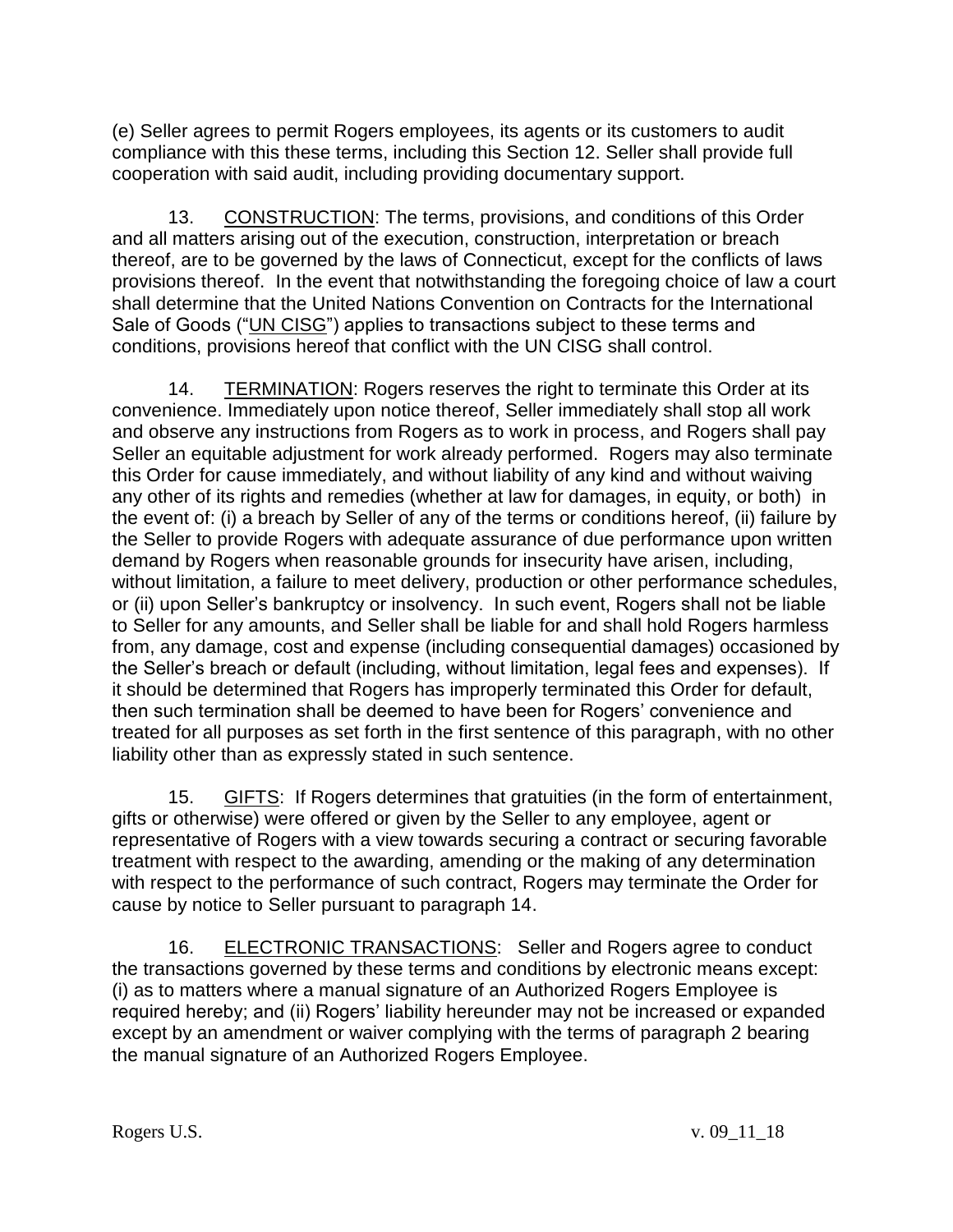## 17. PREVENTION OF COUNTERFEIT PARTS:

(a) As used herein, "Part" means any material, product, component, device, module, assembly, subassembly, or the like sold or delivered by Seller to Rogers either as goods or as a constituent part of a goods, as used in these terms. "Counterfeit Part" means a Part that is (i) an unauthorized copy or substitute that has been identified, marked, and/or altered by a source other than the Part's legally authorized source and has been misrepresented to be an authorized item of the legally authorized source, and/or (ii) previously used parts provided or represented as "new." A Part is a "Suspect Counterfeit Part" if visual inspection, testing, or other information provides reason to believe that the Part may be a Counterfeit Part. As used herein, "authentic" means (i) genuine, (ii) from the legitimate source claimed or implied by the marking and design of the Part offered, and (c) manufactured by, or at the behest and to the standards of, the manufacturer that has lawfully applied its name and trademark for that model/version of the Part;

(b) Seller represents and warrants that only new and authentic Parts and materials are used in goods required to be delivered to Rogers and that such goods contain no Counterfeit Parts. No other Part other than a new and authentic Part shall be used unless approved in advance in writing by Rogers' duly authorized representative. To further mitigate the possibility of the inadvertent use of Counterfeit Parts, Seller shall only purchase authentic parts/components directly from original equipment manufacturers ("OEMs") and original component manufacturers ("OCMs") or through the OEM's/OCM's authorized distributors. Seller shall make available to Rogers, at Rogers' request, OEM/OCM documentation that authenticates traceability of the Parts to the applicable OEM/OCM. Purchase of Parts from independent distributors is not authorized unless first approved in writing by Rogers' duly authorized representative.

(c) Seller shall maintain a documented system (policy, procedure, or other documented approach) that provides for prior notification to Rogers and Rogers' written approval before Parts are procured from sources other than OEMs/OCMs or through the OEM's/OCM's authorized distributors. Seller shall provide copies of such documentation for its system for Rogers' inspection upon Rogers' request. Seller's system shall be consistent with applicable industry standards, including policies and procedures for training personnel, designing and maintaining systems to mitigate risks associated with parts obsolescence, making sourcing decisions, prioritizing mission critical and sensitive components, ensuring traceability of Parts, developing lists of trusted and non-trusted suppliers, flowing down requirements to subcontractors and suppliers, inspecting and testing parts, reporting and quarantining Counterfeit Parts and Suspect Counterfeit Parts, and taking corrective action.

(d) Acceptance of Rogers' Order constitutes confirmation by Seller that it is the OEM, OCM, or a franchised or authorized distributor of the OEM/OCM for the goods procured under Rogers' Order. Seller further warrants that OEM/OCM acquisition documentation that authenticates traceability of the Parts is available upon request.

(e) Seller shall flow the requirements of this Section to its subcontractors and suppliers at any tier for the performance of Rogers' Order.